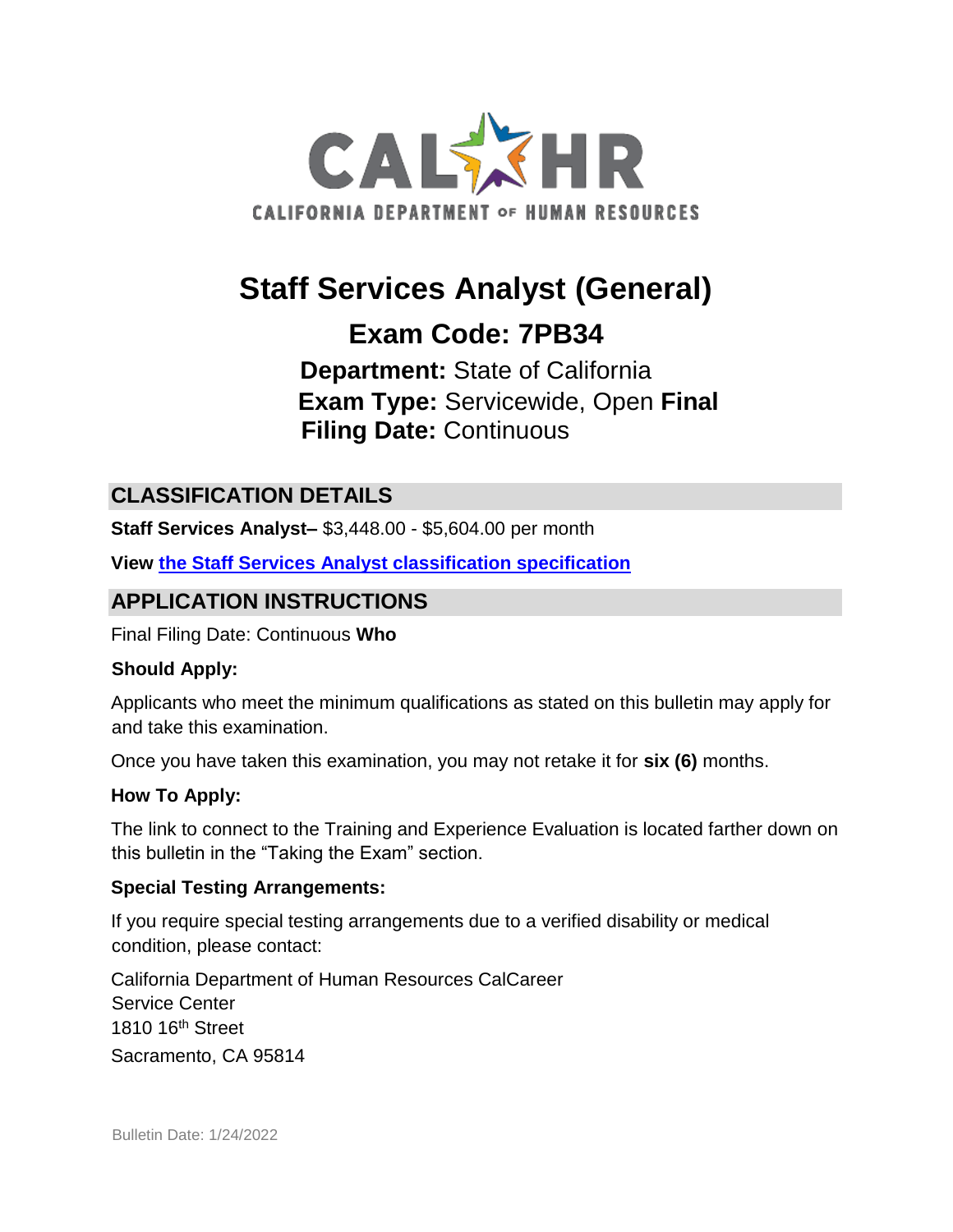Phone: (866) 844-8671 Email: CalCareer@CalHR.CA.GOV

California Relay Service: 7-1-1 (TTY and voice)

TTY is a Telecommunications Device for the Deaf, and is reachable only from phones equipped with a TTY Device

## **MINIMUM QUALIFICATIONS**

All applicants must meet the education and/or experience requirements as stated on this exam bulletin to be accepted into the examination. Part-time or full-time jobs, regardless of whether paid or volunteer positions, and inside or outside California state service will count toward experience.

#### **Staff Services Analyst**

#### **Either I**

Education: Graduation with a Bachelor's degree from a recognized four-year accredited college or university. (Registration as a senior in a recognized institution will admit applicants to the examination, but they must produce evidence of graduation or its equivalent before they can be considered eligible for appointment.) **Or** 

**II**

Work experience in the California state service may be substituted for the required education in Pattern I on a year-for-year basis by applicants who have at least six semester or nine quarter units of college level training in public or business administration, accounting, economics, political or social science, English, speech, statistics, law, or a closely related area.

#### **SPECIAL NOTE FOR CURRENT STATE EMPLOYEES:**

If you believe that you are eligible to transfer into the Staff Services Analyst classification, you may consult with the Personnel Office of the department where you are employed. Your Personnel Office will provide you with information regarding the applicable transfer procedures.

## **POSITION DESCRIPTION**

#### **Staff Services Analyst**

Under supervision, incumbents perform analytical work of average difficulty in a wide variety of consultative and analytical staff services assignments such as program evaluation and planning, systems development, budgeting, planning, training, management and personnel analysis; and do other related work. Work at this level is distinguished from lower-level assignments by the analytical and evaluative nature of the work, rather than the performance of process-oriented assignments. Incumbent studies the principles and techniques of the area of work to which assigned and, under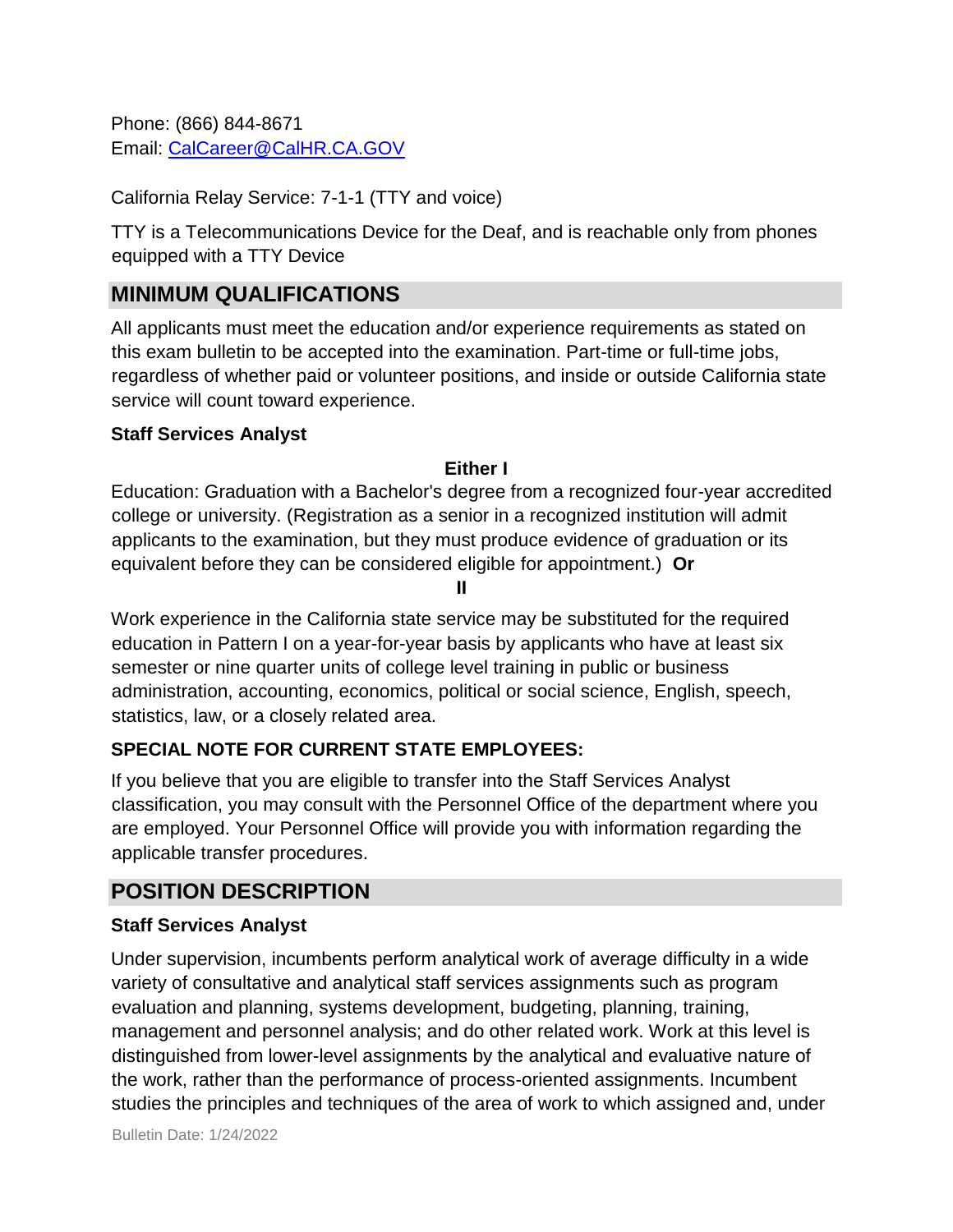supervision, applies them; participates in analytical studies of organization, procedures, budgetary requirements, personnel management; gathers, tabulates, and analyzes data; draws organization, workload, and other charts; interviews and consults with departmental officials, employees, and others to give and secure information; prepares reports and makes recommendations on procedures, policies, and program alternatives; reviews and analyzes proposed legislation and advises management on the potential impact; makes decisions on financial, personnel, and other transactions of average complexity; works as field representative in intergovernmental negotiations: and prepares correspondence.

#### **EXAMINATION SCOPE**

This examination consists of the following components:

**Training and Experience Evaluation –** Weighted 100% of the final score.

The examination will consists solely of a **Training and Experience Evaluation.** To obtain a position on the eligible list, a minimum score of 70% must be received. Applicants will receive their score upon completion of the Training and Experience Evaluation process.

In addition to evaluating applicants' relative knowledge, skills, and ability, as demonstrated by quality and breadth of education and/or experience, emphasis in each exam component will be measuring competitively, relative job demands, each applicant's:

#### **Knowledge and Abilities**

**Knowledge of:** Principles, practices, and trends of public and business administration, management, and supportive staff services such as budgeting, personnel, and management analysis; and governmental functions and organization.

**Ability to:** Reason logically and creatively and utilize a variety of analytical techniques to resolve complex governmental and managerial problems; develop and evaluate alternatives; analyze data and present ideas and information effectively; consult with and advise administrators or other interested parties on a wide variety of subject-matter areas; and gain and maintain the confidence and cooperation of those contacted during the course of work.

#### **Special Personal Characteristics**

Willingness as a learner to do routine or detailed work in order to learn the practical application of administrative principles; and demonstrated capacity for development as evidenced by work history, academic attainment, participation in school or other activities, or by well-defined occupational or vocational interests; and willingness and ability to accept increasing responsibility.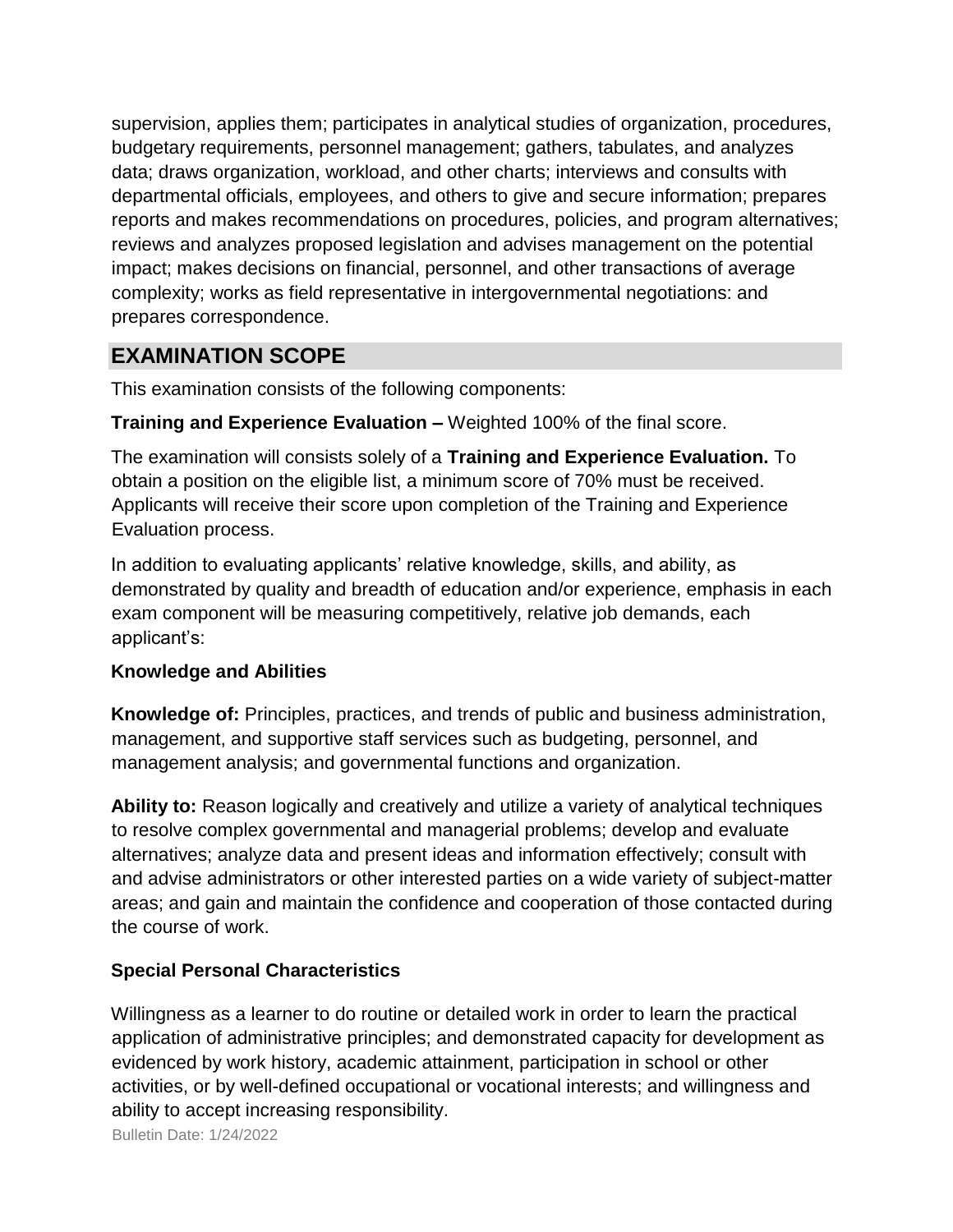## **ELIGIBLE LIST INFORMATION**

A servicewide, open eligible list for the **Staff Services Analyst** classification will be established for the State of California (all State of California departments, statewide).

The names of successful competitors will be merged onto the eligible list in order of final score regardless of exam date. Eligibility expires **twelve (12) months** after it is established. Applicants must then retake the examination to reestablish eligibility. Veterans' Preference will be granted for this examination. In accordance with Government Codes 18973.1 and 18973.5, whenever any veteran, or widow or widower of a veteran achieves a passing score on an open examination, he or she shall be ranked in the top rank of the resulting eligible list.

Veteran's status is verified by the California Department of Human Resources (CalHR). Information on this program and [the Veterans' Preference Application](https://www.jobs.ca.gov/CalHRPublic/Landing/Jobs/VeteransInformation.aspx) [\(](https://www.jobs.ca.gov/CalHRPublic/Landing/Jobs/VeteransInformation.aspx)Std. form 1093) is available online**.** Additional information on veteran benefits is available at the Department of Veterans Affairs.

Career Credits **will not** be added to the final score for this exam, because it does not meet the requirements to qualify for Career Credits.

## **EXAMINATION INFORMATION**

**[Preview of the Staff Services Analyst Training and Experience Evaluation](https://jobs.ca.gov/jobsgen/7PB34A.pdf)**

#### **PREPARING FOR THE EXAMINATION**

Here is a list of suggested resources to have available prior to taking the exam.

**Employment History:** Employment dates, job titles, organization names and addresses, names of supervisors or persons who can verify your job responsibilities, and phone numbers of persons listed above.

**Education:** School names and addresses, degrees earned, dates attended, courses taken (verifiable on a transcript), persons or office who can verify education, and phone numbers of persons or offices listed above.

**Training:** Class titles, certifications received, names of persons who can verify your training, and phone numbers of persons listed above.

## **TAKING THE EXAMINATION**

**Tak[e](https://exams.spb.ca.gov/exams/ssa/index.cfm) [the Staff](https://exams.spb.ca.gov/exams/ssa/index.cfm) [Services Analyst examination](https://exams.spb.ca.gov/exams/ssa/index.cfm)**

## **TESTING DEPARTMENTS**

State of California (all State of California departments)

## **CONTACT INFORMATION**

Bulletin Date: 1/24/2022 California Department of Human Resources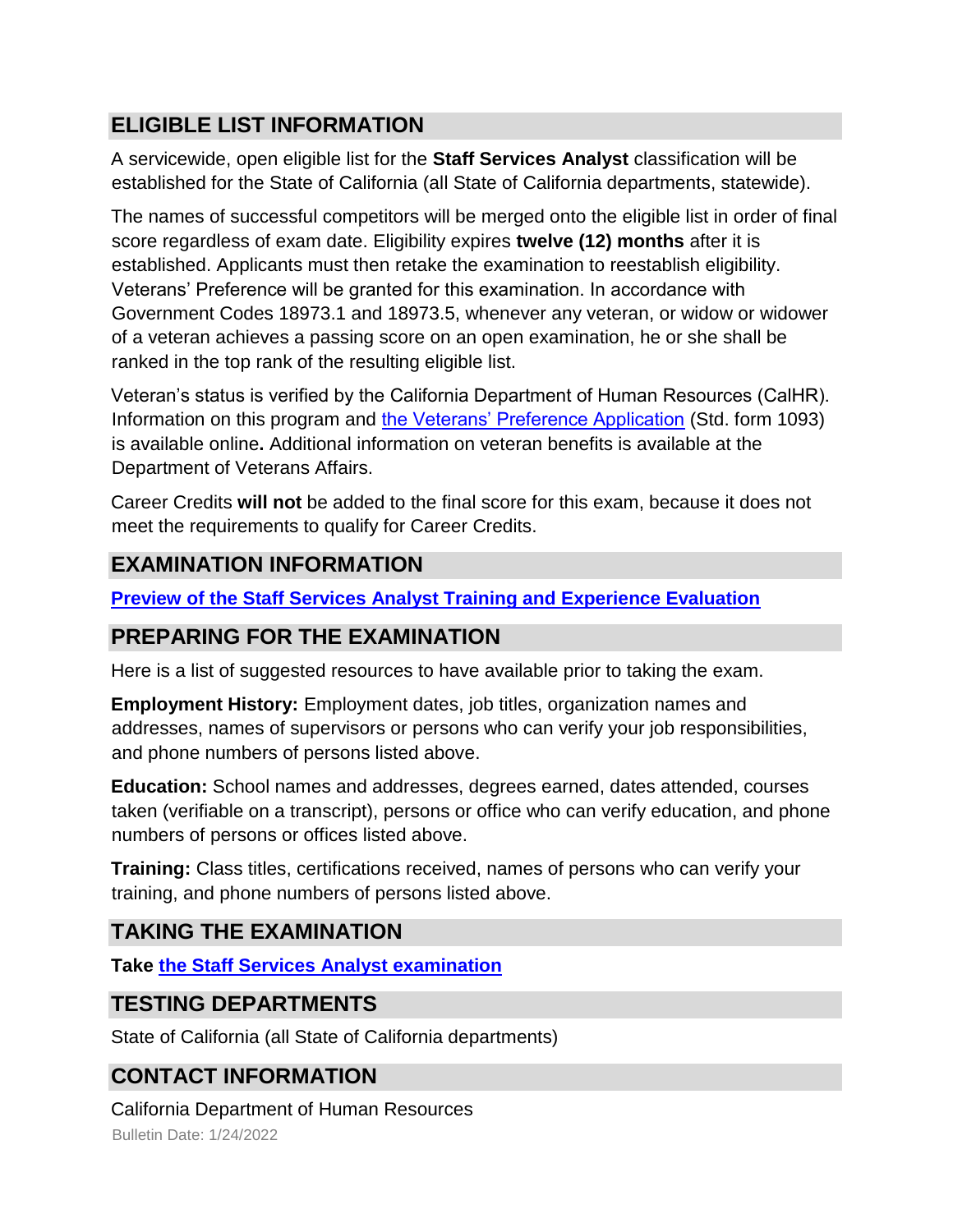CalCareer Service Center 1810 16th Street Sacramento, CA 95814 Phone: (866) 844-8671 Email: CalCareer@CalHR.CA.GOV

California Relay Service: 7-1-1 (TTY and voice)

TTY is a Telecommunications Device for the Deaf, and is reachable only from phones equipped with a TTY Device.

## **EQUAL OPPORTUNITY EMPLOYER**

The State of California is an equal opportunity employer to all, regardless of age, ancestry, color, disability (mental and physical), exercising the right of family care and medical leave, gender, gender expression, gender identity, genetic information, marital status, medical condition, military or veteran status, national origin, political affiliation, race, religious creed, sex (includes pregnancy, childbirth, breastfeeding, and related medical conditions), and sexual orientation.

## **DRUG-FREE STATEMENT**

It is an objective of the State of California to achieve a drug-free State work place. Any applicant for State employment will be expected to behave in accordance with this objective, because the use of illegal drugs is inconsistent with the law of the State, the rules governing civil service, and the special trust placed in public servants.

## **GENERAL INFORMATION**

Examination and/or Employment Application (STD 678) forms are available at the California Department of Human Resources, local offices of the Employment Development Department, and through your **[CalCareer Account.](http://www.jobs.ca.gov/)**

If you meet the requirements stated on this examination bulletin, you may take this examination, which is competitive. Possession of the entrance requirements does not assure a place on the eligible list. Your performance in the examination described in this bulletin will be rated against a predetermined job-related rating, and all applicants who pass will be ranked according to their score.

The California Department of Human Resources (CalHR) reserves the right to revise the examination plan to better meet the needs of the service, if the circumstances under which this examination was planned change. Such revision will be in accordance with civil service laws and rules and all applicants will be notified.

General Qualifications: Applicants must possess essential personal qualifications including integrity, initiative, dependability, good judgement, the ability to work